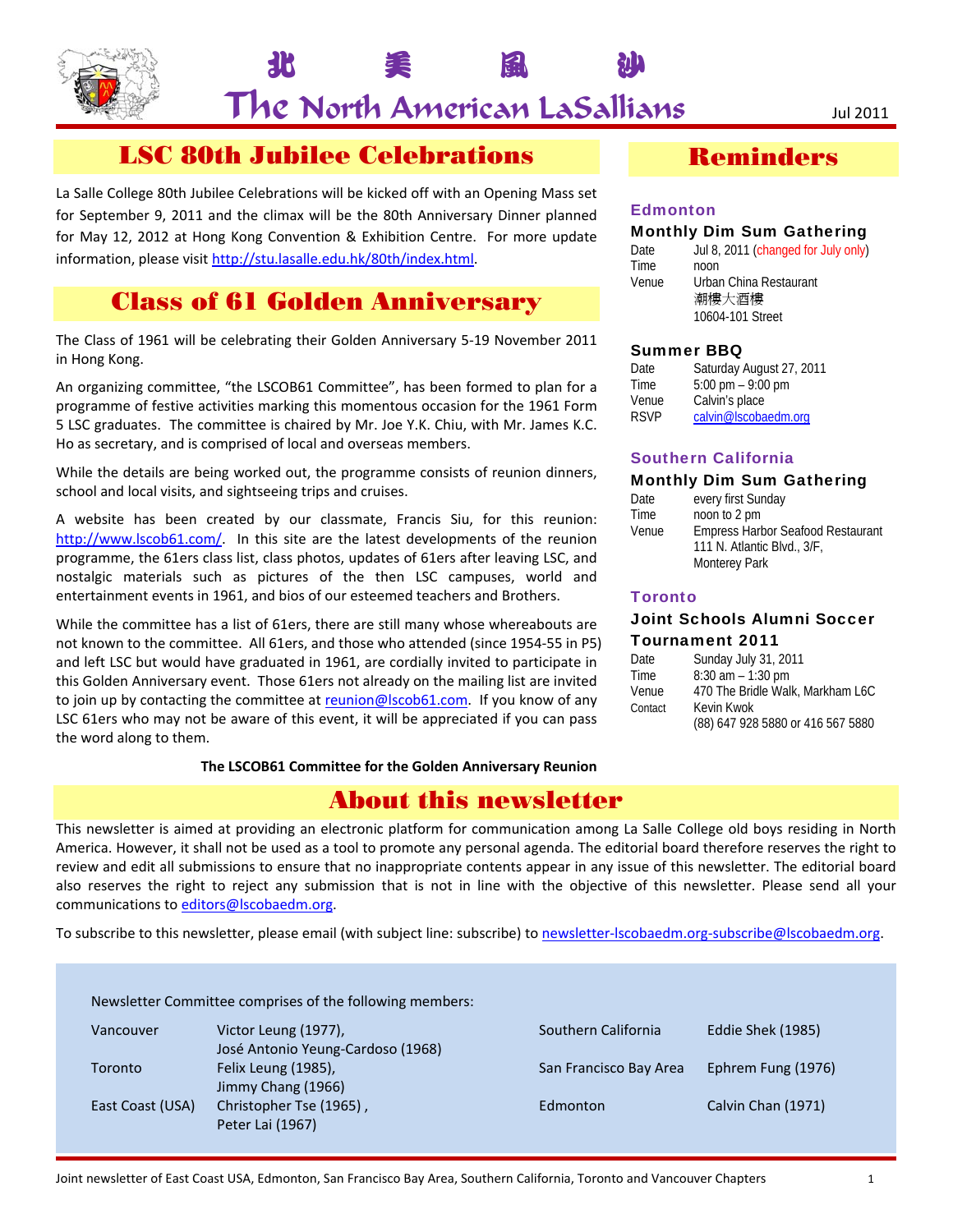

# Chapter News

### Southern California

#### **The Third Annual La Salle Day Thanksgiving Mass (LSDTM)**

#### **Henri Tran (1984)**

The LSCOBA Southern California Chapter hosted its third annual LSDTM at St. Bridget Chinese Catholic Church (SBCCC) in Los Angeles on Sunday, May 15<sup>th</sup> 2011. The date of this year's Mass coincided exactly with the Feast Day of St. John Baptist de La Salle. Father John Lam, pastor of SBCCC, was the celebrant.

Honoring the occasion, Brother La Salle Bossong and Brother Chris Patino from the neighboring Cathedral High School came to join the celebration. Brother De Sales Benning from La Salle High School in Pasadena was our third guest. Their presence made the occasion more special and brought back fond memories of our school days.

Our choir this year consisted of members from St. Bridget's English choir as well as some members of our La Salle Old Boys choir from prior years. Paul Yeh, the guitarist and Allyson Dong, the pianist of St. Bridget's English choir put extra effort in preparing and rehearsing with the group. As a result, the music from the combined choir was inspirational and enhanced our celebration.

Before 2:30 p.m., Rev. Brothers, schoolmates and families were seated at SBCCC. The ushers handed each attendee a LSDTM pamphlet which contained the entire liturgy and the songs of the Mass. Our altar server, Joseph Cheng ('72) led the entrance procession with the cross. Following him was the second lector, Anthony Luk ('66), the first lector, Stanley Ng ('61), and Father Lam.

In his homily, Father Lam, described three characteristics of a good shepherd. First is commitment to the mission. Second is caring. Third is courage. St. John Baptist de La Salle amply demonstrated these qualities of a good shepherd. His mission was committed to the education of children. He cared for them deeply. He showed courage in overcoming the many difficulties in establishing the Institute of the Brothers of the Christian Schools (BCS). Father Lam then invited Brother La Salle to say a few words about the Founder of BCS.

Brother La Salle pointed out that St. John Baptist de La Salle was a firm believer in prayers. When he gave up all his worldly possessions to concentrate wholeheartedly in educating the poor children, his family fortunes were directed to other charitable organizations serving the needy. His own schools did not receive any of the proceeds. This action not only showed the generosity of St. John Baptist de La Salle but also his faith in the Providence in the development of BCS.

Before Eddie Shek ('85), our former Chapter President, and his family brought the Bread and Wine to the altar, Thomas Chow ('89) read the Prayer of the Faithful. Our petitions to our Heavenly Father reflected our hopes for our alma mater and one another as one Lasallian family.

After Father Lam gave a solemn blessing, the Mass ended joyously. Everybody was eager to take group pictures with Rev. Brothers and Father Lam at the church entrance and at the cake‐cutting ceremony.



**Henri Tran ('84), Bro. La Salle Bossong, Fr. John Lam,Anthony Luk ('66), and Bro. De Sales Benning**

I would like to thank all who helped and supported our third LSDTM for your hard work and friendship. Your efforts and God's grace brought the Mass to a success.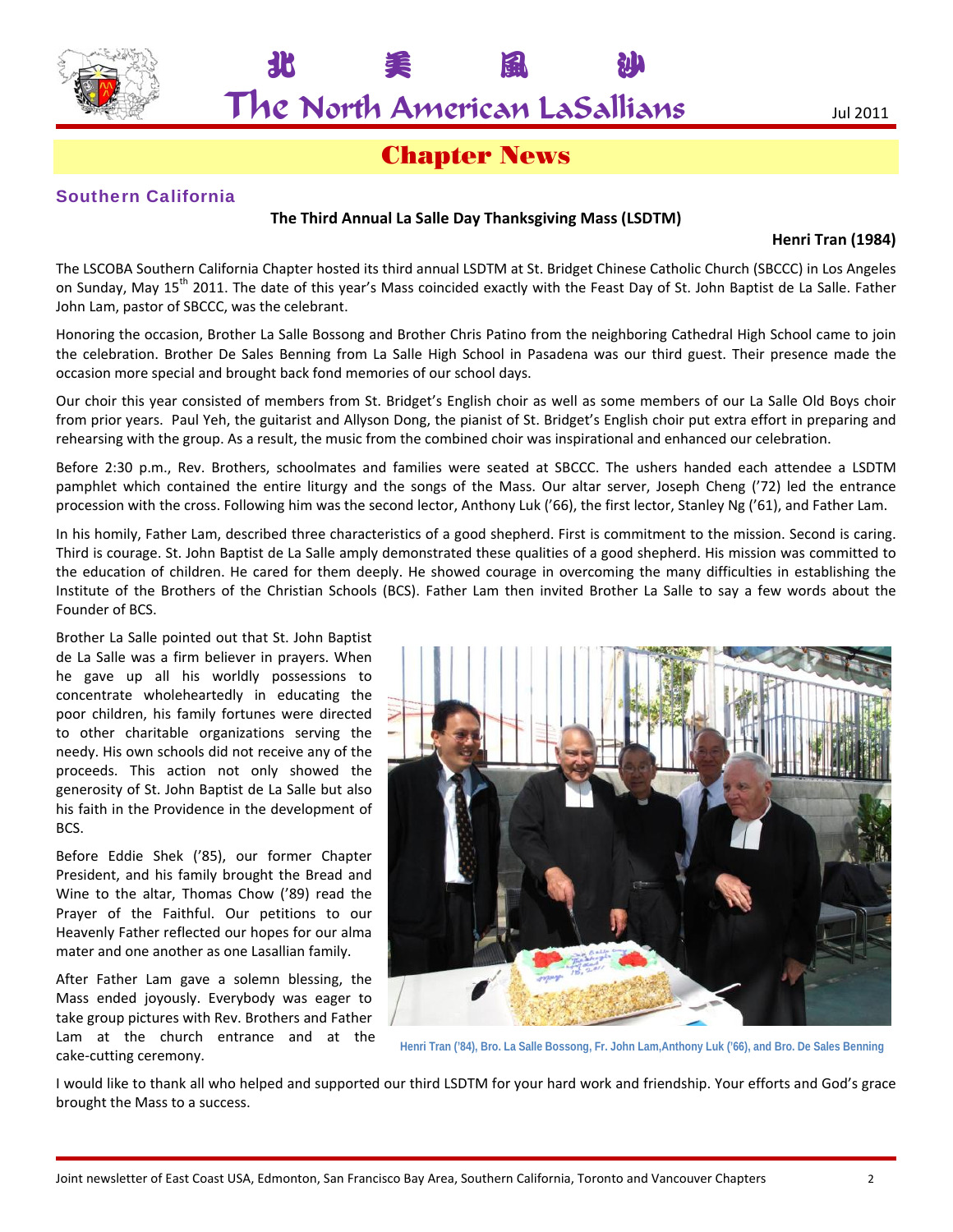

#### $\mathbf{R}$ The North American LaSallians 怎 ࢲ Ւ

Jul 2011



Bro. Chris Patino, Bro. La Salle Bossong, and Bro. De Sales Benning



St. Bridget Chinese Catholic Church English choir





Bro. La Salle Bossong



Joseph Cheng ('72) and Fr. John Lam



La Salle old b boys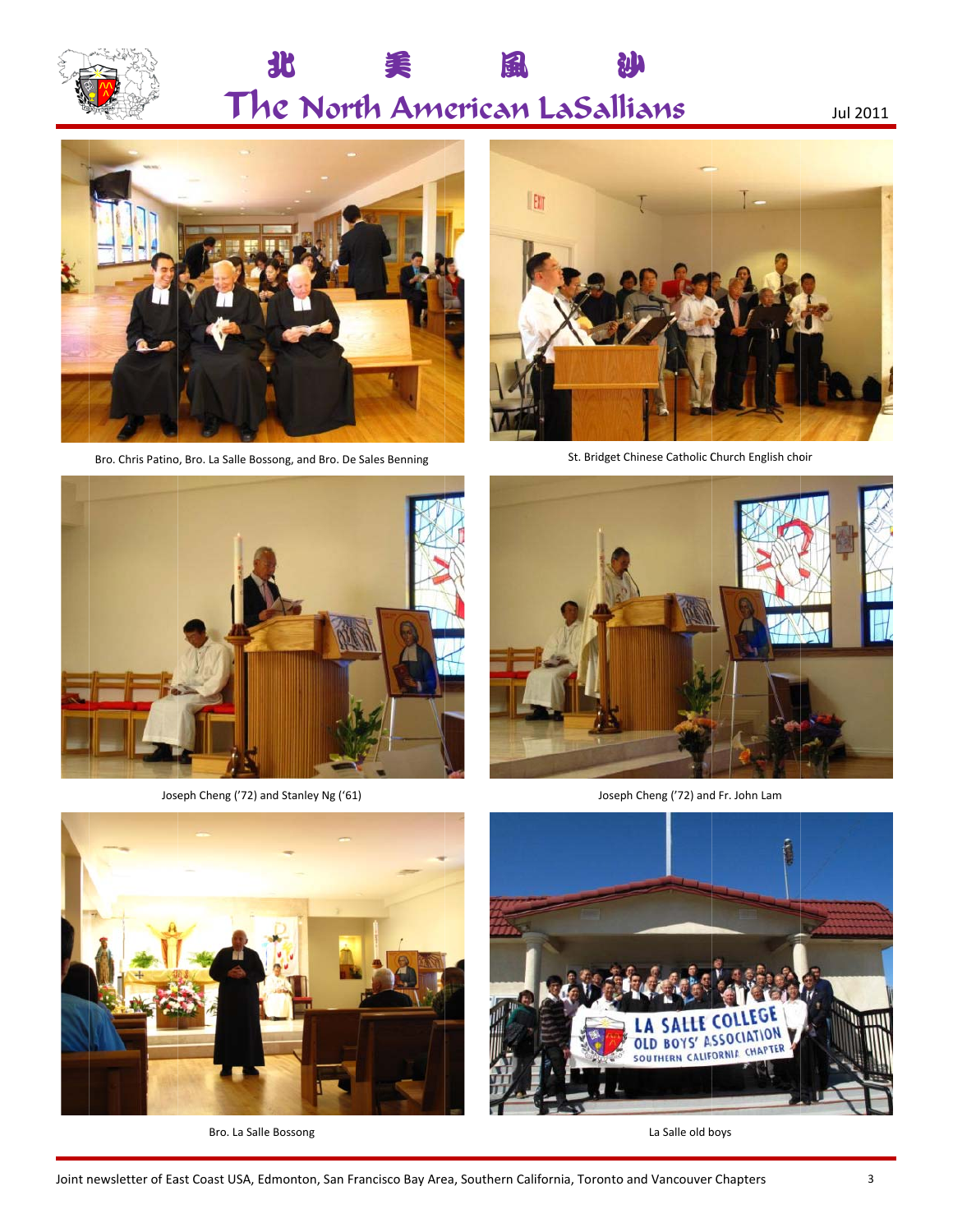

# 北 美 風 沙 The North American LaSallians Jul <sup>2011</sup>



Henri Tran ('84) **La Salle old boys and guest** 

### **Toronto**

#### **Joint Schools Alumni Soccer Tournament 2011**

#### **Kevin Kwok (1988)**

The LSCOBA Toronto Chapter will proudly host the Joint Schools Alumni 2011 Soccer Tournament on 31 July 2011. All old boys are welcomed to join. Alumni from 4 Hong Kong schools, namely, La Salle College, St Joseph College (HK), Ramondi College and Salesian Group, will be participating in the tournament.

Besides 6 tournament games, our chapter invited the alumni from HK Chinese University for a friendly match. All old boys over 50 years of age are urged to join.

| Date:<br>Time:<br>Venue:<br>Contact: | 31 July 2011<br>8:30am to 1:30pm<br>470 The Bridle Walk, Markham L6C<br>Kevin Kwok (88) kevkwok@rogers.com 647 928 5880 or 416 567 5880                                                 |
|--------------------------------------|-----------------------------------------------------------------------------------------------------------------------------------------------------------------------------------------|
|                                      | <b>Bro. Thomas Cup Golf Tournament</b>                                                                                                                                                  |
| Date<br>Venue<br>Contact             | Sunday August 7, 2011<br>Highland Gate Golf Club - Aurora, ON<br>Charles Li (74) charlesli@abacuscomm.com<br>Philip Wong (67) pwong343@rogers.com<br>Kevin Kwok (88) kevkwok@rogers.com |
|                                      | <b>Annual Picnic</b>                                                                                                                                                                    |
| Date<br>Venue<br>Cost                | Sunday August 28, 2011<br>Thomson Park - northeast corner of Brimley Rd. & Lawrence Ave.<br>Free for all members, families and friends                                                  |

#### **Edmonton**

#### **Summer BBQ**

The annual summer BBQ has been scheduled detailed below. Please mark your calendar and join us for fun.

| Date:  | Saturday August 27, 2011                           |
|--------|----------------------------------------------------|
| Time:  | $5:00 \text{ pm} - 9:00 \text{ pm}$                |
| Venue: | Calvin's place (address can be obtained via email) |
| RSVP:  | calvin@lscobaedm.org                               |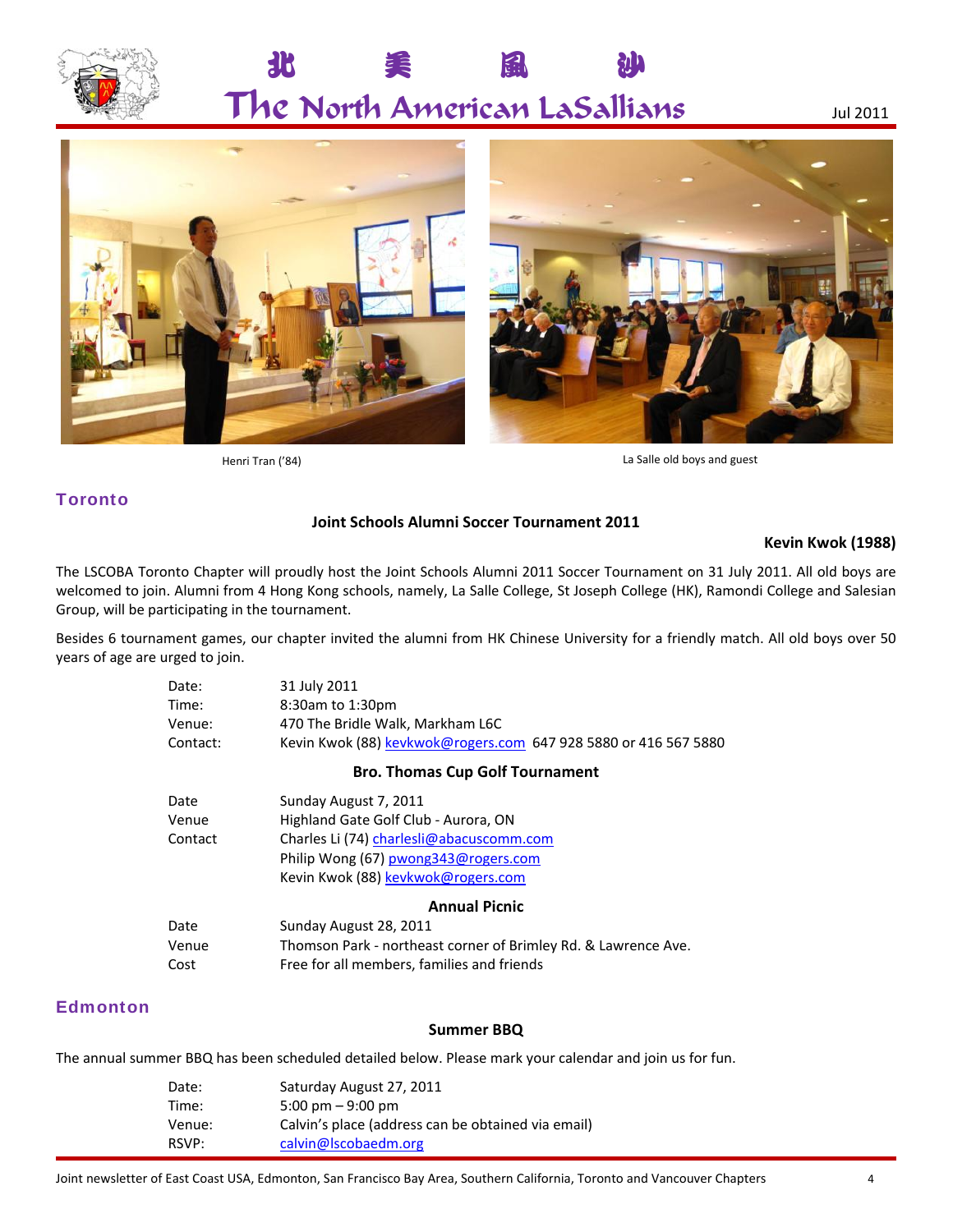

美

#### Jul 2011

# **Life Update**

風

**Re econnected**

### **Willi am Lai (1961 1)**

Thanks to Henry Kwok (62), I recently met up with an old La Salle classmate, Peter Lam Tat Mun. As it happened, Peter knows Henry professionally and he was in Edmonton for business. Henry enabled the r reconnection. Peter, who now resides in Toronto, and I both have been in Canada for many years but we never knew each other's whereabouts. At this mini reunion, we had a hearty Dim Sum lunch and reminisced about the good old days at La Salle. It w as amazing h ow Peter could recall the details of our classmateship from Form 2 when he and I shared a dual class desk. Due to time limitations, w we were able to muse over only a small portion of our shared LSC and p post‐LSC expe riences. We h ope to revisit at some point.

Δ



Ւ

**William La ai (1961), Peter Lam (1961), He nry Kwok (1962 2)**



#### **Mini‐reu union – class 1 1971**

Dewy Ip (1971) was visiting Toronto in June. His visit has helped organizing a mini-reunion of class 71 in Toronto on June 17, 2011.

Stan ding (L – R):

Henry y Wong (1971) Tony Pomeroy (1971) Paul Khoo (1971) Peter Fung (1971) Andrew w Chan (1971)

Sitting (L – R):

Paul l Wong (1973) Bern ard Ho (1971) Sam C Cheung (1971) Michael Yuen (1974) D Dewy Ip (1971) Charles Li (1974)

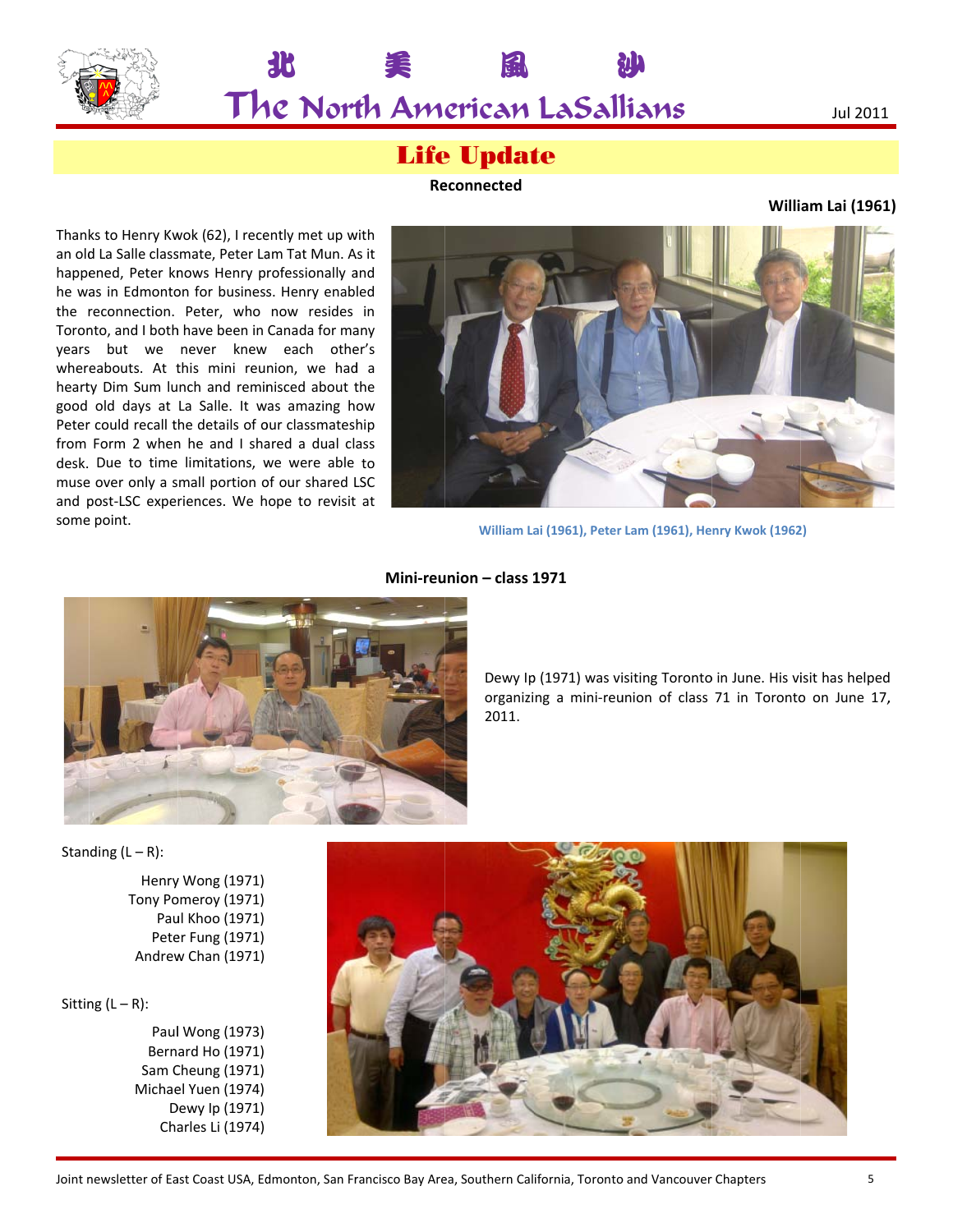

北 美 風 沙

# School News

**Excerpts from http://www.lasalle.edu.hk**

#### *2011‐06‐30*

#### **Wonderful results in 2011 HKALE**

La Salle College has a wonderful result in 2010-2011 HKALE. The number of A's has increased 51% comparing to last year. Special congratulations to the following students and their pleasing results:

| Yu Yat Chung Kelvin (7B) - 4A | Chau Tsz Ching (7B) - 3A 1B 1C | Ho Wai Hang (7B) - 3A 1C         |
|-------------------------------|--------------------------------|----------------------------------|
| Li Sze Ho (7B) - 3A 2B        | Wong Man Lok (7C) - 3A 1B      | Joe King Yao Thomas (7A) - 3A 1C |
| Wong Chun Hei (7D) - 3A 1B 1C | Yip Wai Cheong (7C) - 3A 2C    | and 9 others attaining 2A's      |

Special thanks also go to teachers and parents who have been working hard to support and coach the F.7 students in every possible way.

#### *2011‐06‐17*

# **Congratulations to the Following Boys for Achievements Announced this Week**

#### **Hong Kong University Academy for the Gifted (Inaugural)**

| Chan Cheuk Lun              | Li Victor                                                                   |                         | Li Chun Kiu                                                                                     |
|-----------------------------|-----------------------------------------------------------------------------|-------------------------|-------------------------------------------------------------------------------------------------|
| Kai Yuen Ming               | Choi Sze Yuen                                                               |                         | Lee Chi Hang                                                                                    |
| Wong Kin Yeu Andy           | Wong Ho Kar Oscar                                                           |                         |                                                                                                 |
| Ma Kwun Yeung               | Lam Chin Ting                                                               |                         |                                                                                                 |
|                             | UNSW 2011 International Competitions and Assessments Top Score in Hong Kong |                         |                                                                                                 |
| <b>F1 Mathematics</b>       | Wong Gabriel Chun Hei<br>Lee Kwan Yuen                                      | <b>High Distinction</b> | F1 English (2), F1 Math (24), F1 Science (12),<br>F2 English (8), F2 Math (13), F2 Science (14) |
| F1 Science                  | Lam Ching Long                                                              | <b>Distinction</b>      | F1 English (16), F1 Math (46), F1 Science (40),                                                 |
| F <sub>2</sub> Science      | Tang Dik Man Damian                                                         |                         | F2 English (74), F2 Math (60), F2 Science (35)                                                  |
| F <sub>2</sub> English      | Heung Lon Chi Daneel                                                        |                         |                                                                                                 |
| $. \, \text{m}$ $. \, . \,$ | <b>Mathematics Book Report Competition for Secondary Schools</b>            |                         |                                                                                                 |

2<sup>nd</sup> Class Honours Wan Siu-on 2<sup>nd</sup> Class Honours Mak Wai-kit

#### **2011 Hang Seng All Schools Table‐Tennis Championship**

| Champion (Singles) | Lam Siu Hang             |
|--------------------|--------------------------|
| $2^{nd}$ (Singles) | Hung Edwin               |
| $2^{nd}$ (Doubles) | Lam Siu Hang, Hung Edwin |

#### *2011‐06‐01*

#### **La Salle Physicist Inaugural Director of the first Institute of Advanced Study in Hong Kong**

On Monday 30th May Professor Henry Tye, La Salle old boy (64), gave his inaugural address to launch the HKUST Institute of Advanced Studies – the first in Hong Kong. Professor Tye is a world renown cosmologist and theoretical physicist most notable for proposing that a brane and an antibrane attraction and annihilation with one another, causes cosmic inflation, and for his work on superstring theory and the inflationary universe scenario, which is generally accepted as the way the universe began.

BSc. 1970, California Institute of Technology. Ph.D., 1974, Physics, Massachusetts Institute of Technology. Research Associate, Stanford Linear Accelerator Center, 1974‐77. Research Associate, Fermi National Accelerator Laboratory, 1977‐78. Research Associate, Cornell University, 1978‐80. Senior Research Associate, Cornell University, 1980‐87. Professor, Physics, Cornell University, 1987‐present. Horace White Professor of Physics, Cornell University, 2007 ‐ present. Fellow, American Physical Society.

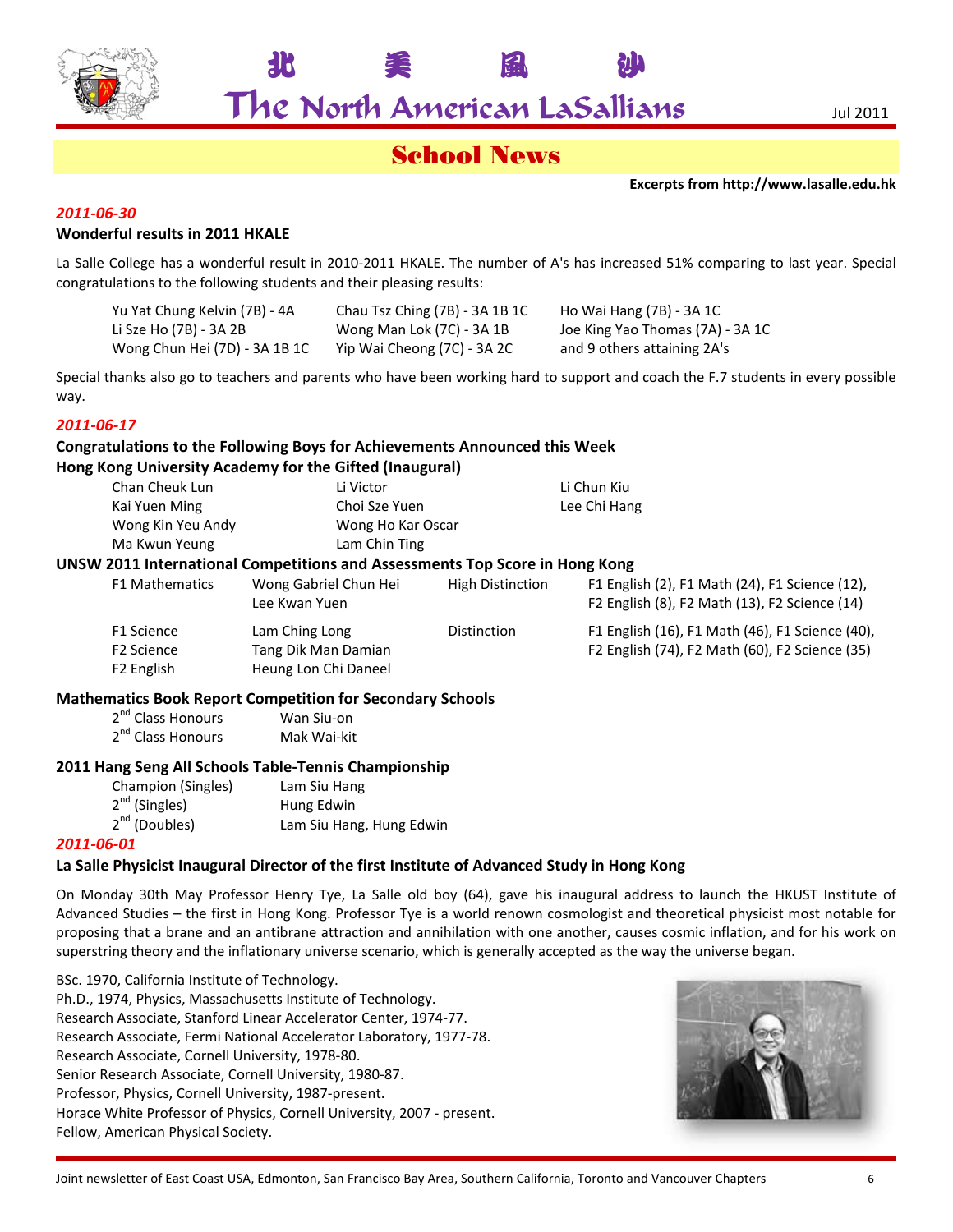

北 美 風 沙

Special Contribution

Many thanks to Francis Kan *et al*. for sharing their discussions with the readers of this newsletter.

We welcome comments and feedbacks from our readers. They can be sent directly to editors@lscobaedm.org.

Our readers are also encouraged to express their views here in the newsletter any time. Please send your contributions to editors@lscobaedm.org. The editors of this newsletter reserve the right to edit to ensure quality and the right to make final decision whether to publish any article or not to protect the integrity of this newsletter

**Editors**

## 青出於藍**,** 你捨得咩**? and** 紅顏知己

The following is a email *[exchange]* we had after the 2008 New York Global Reunion. There was a furor of email thanking one another: the New York boys were good hosts of the Reunion, the participants had good spirit, etc. I used "More Than I Can Say" as the subject title of my email to describe my gratitude, but the thread turned into a discussion of English translation of three different Chinese expressions. It may be of some interest to all. (It is also an example of how a conversation thread could be "hijacked".)

**KMF**

#### **More Than I Can Say**

#### **Francis Kan Sun, Jul 13, 2008 at 16:18**

To:all

#### **More Than I Can Say**

Many rounds of Thank‐You's have gone on. They are of course necessary. We are well educated and should know to say "thank you" when "thank you's" are due, even though this time a simple "thank you" is obviously not enough, to express our gratitude for the show that was put out in New York. This is when I finally begin to understand the true meaning of "more than I can say."

#### **Words**

Some questions of translations came up at the New York Reunion. I should bring them up while the memory is fresh. They are more fun than the rounds of "thank you's." They concern the English translations of the following Chinese expressions. (They were raised by different people, and there were no hidden meanings behind them, and there was no relationship between them, at least not at the time they were raised.)

- 1. 青出於藍
- 2. 你捨得咩?
- 3. 紅顏知己

I will try to deal with them one at a time. Please jump in any time.

#### **1.** 青出於藍

First we will have to deal with what the expression means. According to my reading, it was from Xun Zi 荀子:

荀子《勸學》篇第一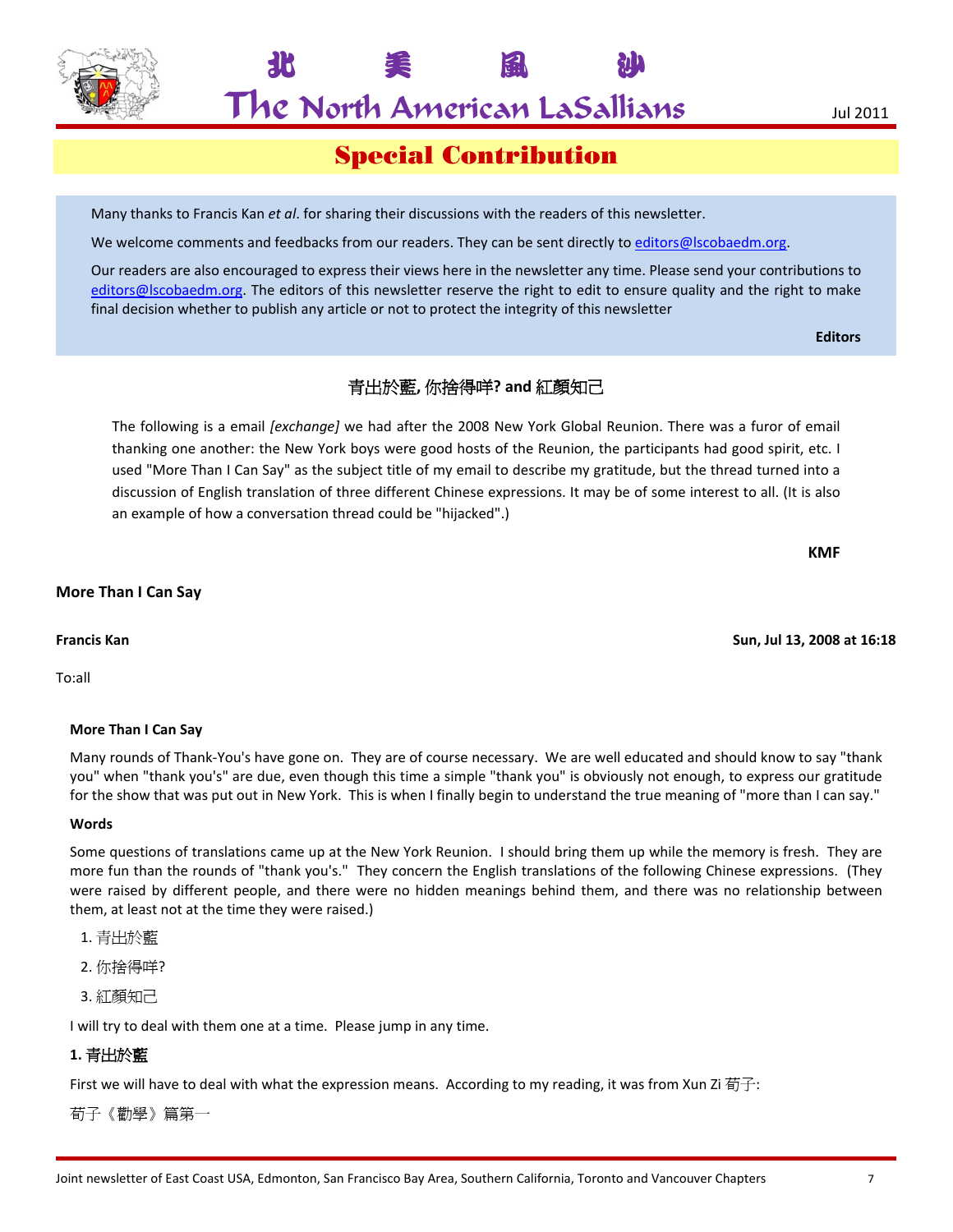

君子曰:學不可以已。青、取之於藍,而青於藍;冰、水爲之,而寒於水。

意思是說,青色(即靛藍)是從藍草中提煉而成的,但是顔色比藍草的汁液色更深。冰是水凝結成的,但是比水要冷。 這幾句話大概是荀子用來勸人好學上進的。

Briefly, Xun Zi says that the indigo dye is extracted from the blue dye, but it can be a better colour; similarly, ice is frozen from water, but is colder than water. So it is really chemistry that Xun Zi is talking about. And just to be sure that we believe him, he throws in more science (physics) about water and ice. So if we agree on this, the translation is not too difficult and the explanation is easier: we simply translate 青出於藍 as

*The pupils can surpass the teachers.*

which is not very exciting.

#### **2.** 你捨得咩**?**

This is a hard one. There does not seem to be a direct equivalent in English of the idea of "捨得". It has the combined meaning of "willingness" and "letting go" and "giving up." So the thing has to be translated in context. Let's say your child is going away to do manual hard work two thousand miles away, 你捨得咩? may be translated as "Are you really willing to let him go?"

Or, you are donating you precious trophy won at the Form 3 sports meet, 你捨得咩? will be translated as "Are you really going to give that away?"

Still, the true sentiments of "捨得" has not been captured. I am not happy with the translation.

#### **3.** 紅顏知己

This is the hardest one. Constantine Au sent a whole article to explain and distinguish between this 紅顏知己 and wife 妻子 and 情人 lover. I still am at a loss as to what this "red-face friend" is. One thing that emerges is that this 紅顏知己 is a woman. Or, at least, the same sex as the wife, and the lover. (This is a guy if the others are husband, and male lover.)

The 知己 part has to be translated as "friend", which is not as explicit as the Chinese original - 知己 (know me). The 紅顏 part is really a polite way to say she is a woman. I don't think it says anything about how good looking she is. So should 紅顏知己 simply be "girl friend"?

Help me.

Everly,

KMF

‐‐

*Take care of yourself, and each other. Don't let God work alone.* 

To: all

#### KMF:

As to #3, how about this ‐ female confidante. She is someone whom a male friend can confide to but not necessarily involves in some kind of sexual relationship. And the love between the two may only be platonic while relationships between husband and wife or between man and lover are usually implicitly and explicitly conditioned by sexual relationships. To be honest, I think this version is too kosher. Any better suggestion?

Louis

#### **Louis Wong Sun, Jul 13, 2008 at 19:04**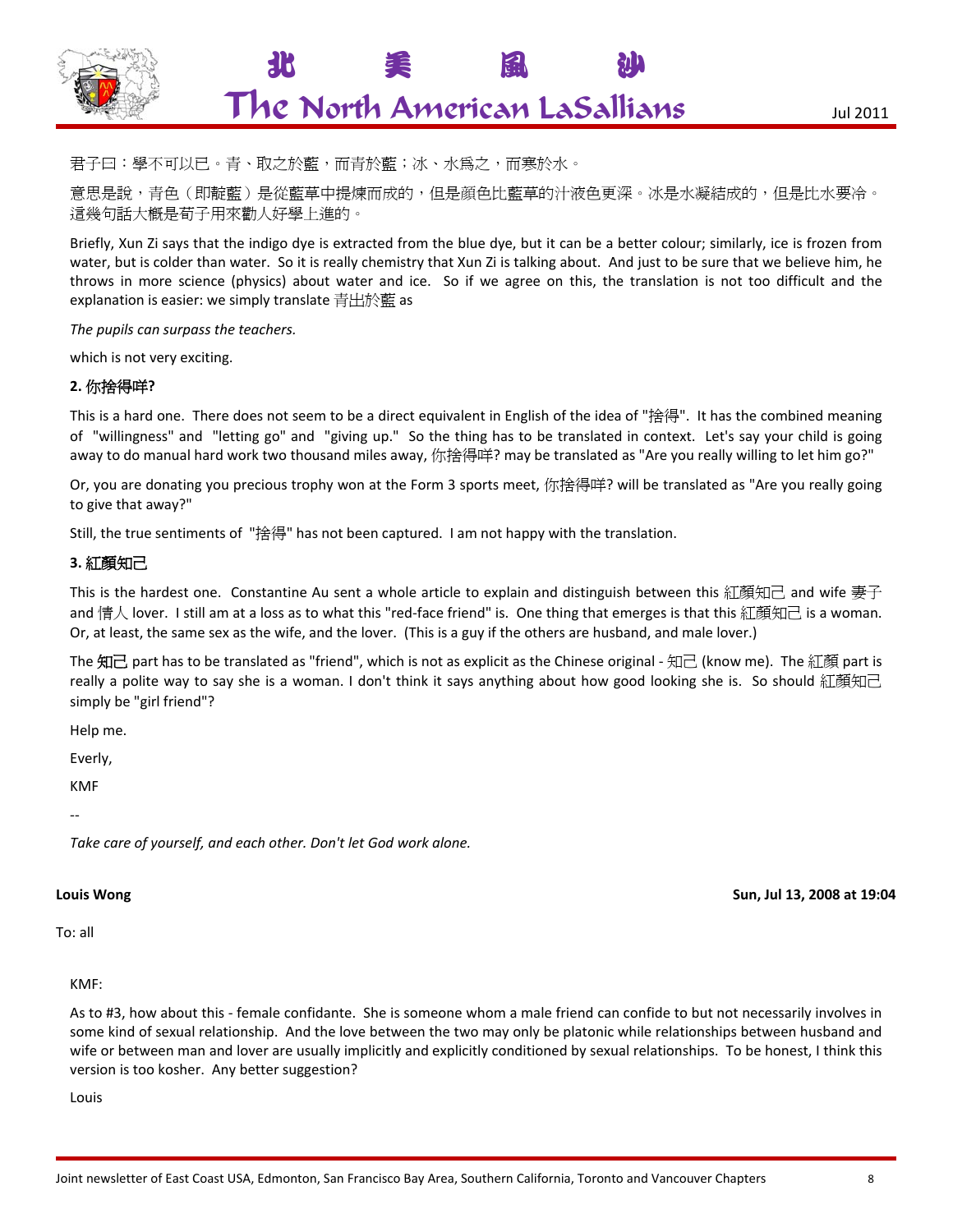

To: all

**Victor Lee Sun, Jul 13, 2008 at 21:54**

#### How about

- 1. 青出於藍 protege exceeds the mentor
- 2. 你捨得咩? (can you) stand parting with ...?
- 3. 紅顏知己 confidante

#### **Francis Kan Sun, Jul 13, 2008 at 23:13**

#### To:all

The two replies below not everyone of us could receive.

Louis Wong gives detailed explanation and an excellent translation for #3 紅顏知己 as "female confidant."

Victor Lee provides translations for all three, all of them superb. In particular, "can you stand parting with \_\_\_?" captures the feeling of helplessness (無奈) in the willingness of (捨得).

北 美 風 沙

The North American LaSallians Jul <sup>2011</sup>

Good stuff.

KMF

### To: all

- 1. 青出於藍 Transcendency or Dépassement
- 2. 你捨得咩? Let go? Sure?
- 3. 紅顏知己 Confidante
- ‐‐

God Bless & Arrivederci

Charles

To: all

As I watched Nissan's ad for its model "Nissan Rouge" this morning, I finally got the romantic version for #3 ‐ confidante rouge (a female confidant with red color cheeks).

Louis

Everly,

**Charles Yip Mon, Jul 14, 2008 at 01:54**

**Louis Wong Mon, Jul 14, 2008 at 05:13**